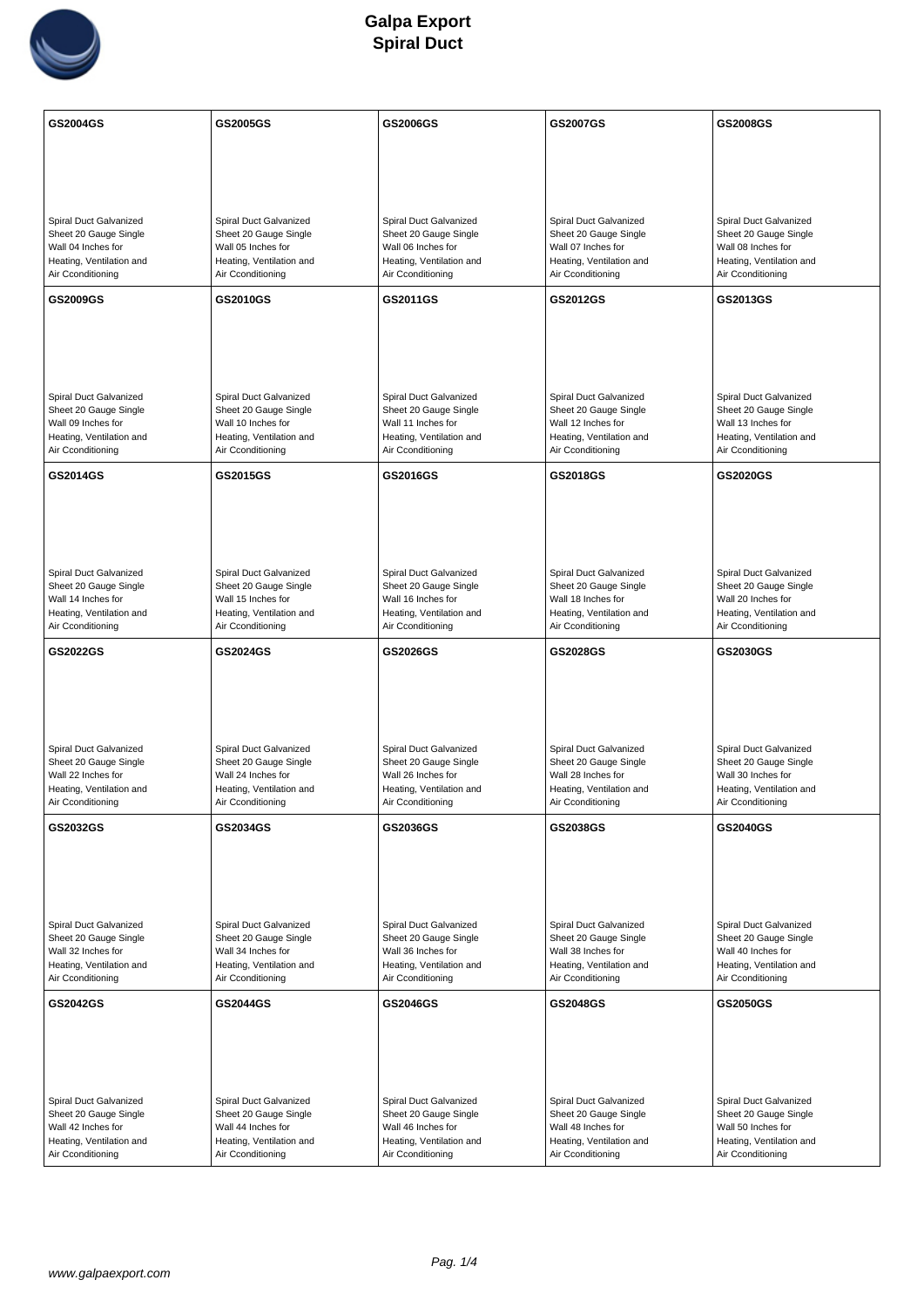

| GS2204GS                                                                                                               | GS2205GS                                                                                                               | GS2206GS                                                                                                               | GS2207GS                                                                                                               | GS2208GS                                                                                                               |
|------------------------------------------------------------------------------------------------------------------------|------------------------------------------------------------------------------------------------------------------------|------------------------------------------------------------------------------------------------------------------------|------------------------------------------------------------------------------------------------------------------------|------------------------------------------------------------------------------------------------------------------------|
|                                                                                                                        |                                                                                                                        |                                                                                                                        |                                                                                                                        |                                                                                                                        |
|                                                                                                                        |                                                                                                                        |                                                                                                                        |                                                                                                                        |                                                                                                                        |
| Spiral Duct Galvanized<br>Sheet 22 Gauge Single<br>Wall 04 Inches for<br>Heating, Ventilation and<br>Air Cconditioning | Spiral Duct Galvanized<br>Sheet 22 Gauge Single<br>Wall 05 Inches for<br>Heating, Ventilation and<br>Air Cconditioning | Spiral Duct Galvanized<br>Sheet 22 Gauge Single<br>Wall 06 Inches for<br>Heating, Ventilation and<br>Air Cconditioning | Spiral Duct Galvanized<br>Sheet 22 Gauge Single<br>Wall 07 Inches for<br>Heating, Ventilation and<br>Air Cconditioning | Spiral Duct Galvanized<br>Sheet 22 Gauge Single<br>Wall 08 Inches for<br>Heating, Ventilation and<br>Air Cconditioning |
| GS2209GS                                                                                                               | GS2210GS                                                                                                               | GS2211GS                                                                                                               | GS2212GS                                                                                                               | GS2213GS                                                                                                               |
| Spiral Duct Galvanized<br>Sheet 22 Gauge Single<br>Wall 09 Inches for<br>Heating, Ventilation and<br>Air Cconditioning | Spiral Duct Galvanized<br>Sheet 22 Gauge Single<br>Wall 10 Inches for<br>Heating, Ventilation and<br>Air Cconditioning | Spiral Duct Galvanized<br>Sheet 22 Gauge Single<br>Wall 11 Inches for<br>Heating, Ventilation and<br>Air Cconditioning | Spiral Duct Galvanized<br>Sheet 22 Gauge Single<br>Wall 12 Inches for<br>Heating, Ventilation and<br>Air Cconditioning | Spiral Duct Galvanized<br>Sheet 22 Gauge Single<br>Wall 13 Inches for<br>Heating, Ventilation and<br>Air Cconditioning |
| GS2214GS                                                                                                               | GS2215GS                                                                                                               | GS2216GS                                                                                                               | GS2218GS                                                                                                               | GS2220GS                                                                                                               |
| Spiral Duct Galvanized<br>Sheet 22 Gauge Single<br>Wall 14 Inches for<br>Heating, Ventilation and<br>Air Cconditioning | Spiral Duct Galvanized<br>Sheet 22 Gauge Single<br>Wall 15 Inches for<br>Heating, Ventilation and<br>Air Cconditioning | Spiral Duct Galvanized<br>Sheet 22 Gauge Single<br>Wall 16 Inches for<br>Heating, Ventilation and<br>Air Cconditioning | Spiral Duct Galvanized<br>Sheet 22 Gauge Single<br>Wall 18 Inches for<br>Heating, Ventilation and<br>Air Cconditioning | Spiral Duct Galvanized<br>Sheet 22 Gauge Single<br>Wall 20 Inches for<br>Heating, Ventilation and<br>Air Cconditioning |
| GS2222GS                                                                                                               | GS2224GS                                                                                                               | <b>GS2226GS</b>                                                                                                        | GS2228GS                                                                                                               | GS2230GS                                                                                                               |
| Spiral Duct Galvanized<br>Sheet 22 Gauge Single<br>Wall 22 Inches for<br>Heating, Ventilation and<br>Air Cconditioning | Spiral Duct Galvanized<br>Sheet 22 Gauge Single<br>Wall 24 Inches for<br>Heating, Ventilation and<br>Air Cconditioning | Spiral Duct Galvanized<br>Sheet 22 Gauge Single<br>Wall 26 Inches for<br>Heating, Ventilation and<br>Air Cconditioning | Spiral Duct Galvanized<br>Sheet 22 Gauge Single<br>Wall 28 Inches for<br>Heating, Ventilation and<br>Air Cconditioning | Spiral Duct Galvanized<br>Sheet 22 Gauge Single<br>Wall 30 Inches for<br>Heating, Ventilation and<br>Air Cconditioning |
| GS2232GS                                                                                                               | GS2234GS                                                                                                               | GS2236GS                                                                                                               | GS2238GS                                                                                                               | GS2240GS                                                                                                               |
| Spiral Duct Galvanized<br>Sheet 22 Gauge Single<br>Wall 32 Inches for<br>Heating, Ventilation and<br>Air Cconditioning | Spiral Duct Galvanized<br>Sheet 22 Gauge Single<br>Wall 34 Inches for<br>Heating, Ventilation and<br>Air Cconditioning | Spiral Duct Galvanized<br>Sheet 22 Gauge Single<br>Wall 36 Inches for<br>Heating, Ventilation and<br>Air Cconditioning | Spiral Duct Galvanized<br>Sheet 22 Gauge Single<br>Wall 38 Inches for<br>Heating, Ventilation and<br>Air Cconditioning | Spiral Duct Galvanized<br>Sheet 22 Gauge Single<br>Wall 40 Inches for<br>Heating, Ventilation and<br>Air Cconditioning |
| GS2242GS                                                                                                               | <b>GS2244GS</b>                                                                                                        | GS2246GS                                                                                                               | GS2248GS                                                                                                               | GS2250GS                                                                                                               |
| Spiral Duct Galvanized<br>Sheet 22 Gauge Single<br>Wall 42 Inches for<br>Heating, Ventilation and<br>Air Cconditioning | Spiral Duct Galvanized<br>Sheet 22 Gauge Single<br>Wall 44 Inches for<br>Heating, Ventilation and<br>Air Cconditioning | Spiral Duct Galvanized<br>Sheet 22 Gauge Single<br>Wall 46 Inches for<br>Heating, Ventilation and<br>Air Cconditioning | Spiral Duct Galvanized<br>Sheet 22 Gauge Single<br>Wall 48 Inches for<br>Heating, Ventilation and<br>Air Cconditioning | Spiral Duct Galvanized<br>Sheet 22 Gauge Single<br>Wall 50 Inches for<br>Heating, Ventilation and<br>Air Cconditioning |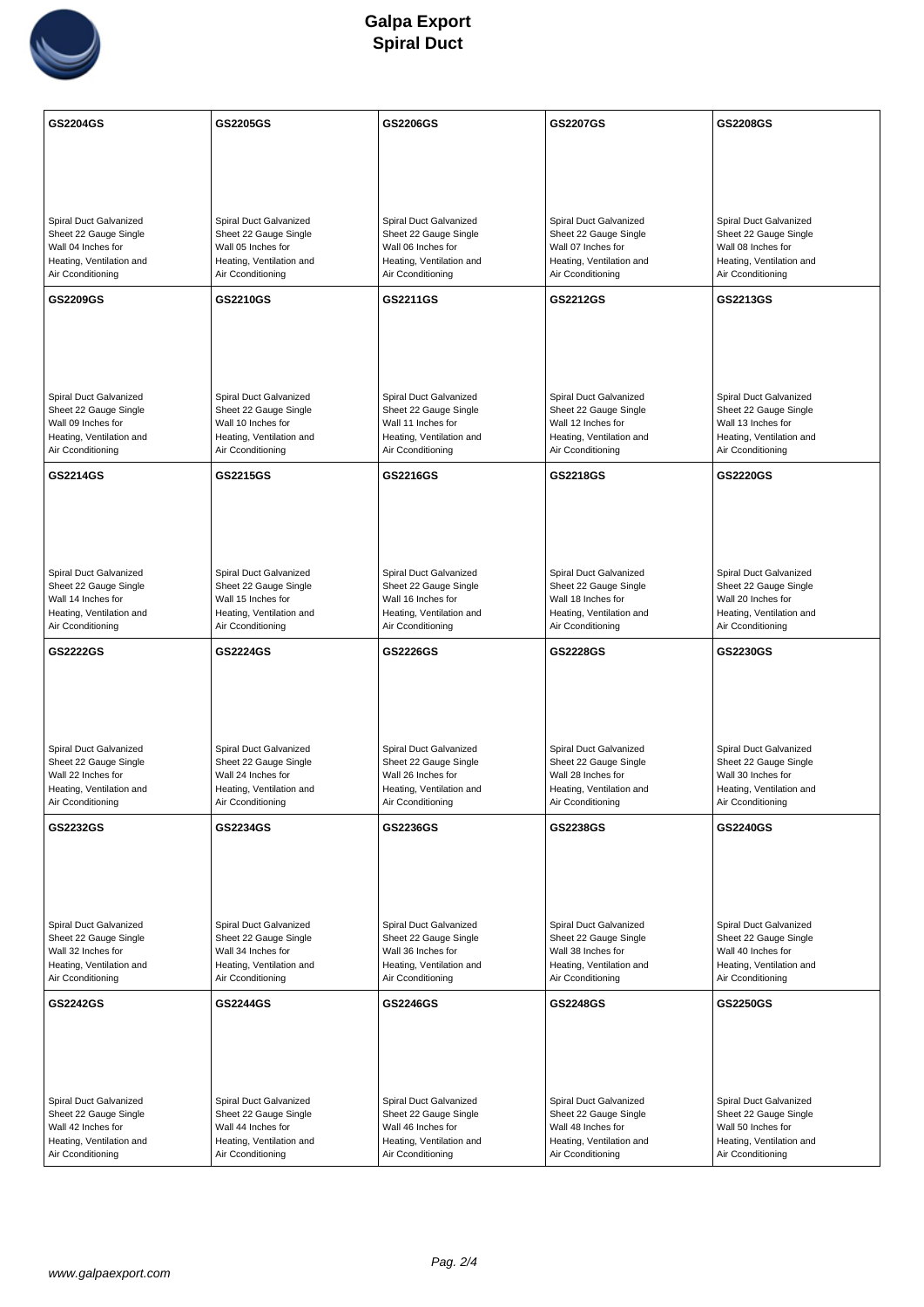

| GS2404GS                                                                                                               | GS2405GS                                                                                                               | GS2406GS                                                                                                               | GS2407GS                                                                                                               | GS2408GS                                                                                                               |
|------------------------------------------------------------------------------------------------------------------------|------------------------------------------------------------------------------------------------------------------------|------------------------------------------------------------------------------------------------------------------------|------------------------------------------------------------------------------------------------------------------------|------------------------------------------------------------------------------------------------------------------------|
|                                                                                                                        |                                                                                                                        |                                                                                                                        |                                                                                                                        |                                                                                                                        |
|                                                                                                                        |                                                                                                                        |                                                                                                                        |                                                                                                                        |                                                                                                                        |
| Spiral Duct Galvanized<br>Sheet 24 Gauge Single<br>Wall 04 Inches for<br>Heating, Ventilation and<br>Air Cconditioning | Spiral Duct Galvanized<br>Sheet 24 Gauge Single<br>Wall 05 Inches for<br>Heating, Ventilation and<br>Air Cconditioning | Spiral Duct Galvanized<br>Sheet 24 Gauge Single<br>Wall 06 Inches for<br>Heating, Ventilation and<br>Air Cconditioning | Spiral Duct Galvanized<br>Sheet 24 Gauge Single<br>Wall 07 Inches for<br>Heating, Ventilation and<br>Air Cconditioning | Spiral Duct Galvanized<br>Sheet 24 Gauge Single<br>Wall 08 Inches for<br>Heating, Ventilation and<br>Air Cconditioning |
| GS2409GS                                                                                                               | GS2410GS                                                                                                               | GS2411GS                                                                                                               | GS2412GS                                                                                                               | GS2413GS                                                                                                               |
| Spiral Duct Galvanized<br>Sheet 24 Gauge Single<br>Wall 09 Inches for<br>Heating, Ventilation and<br>Air Cconditioning | Spiral Duct Galvanized<br>Sheet 24 Gauge Single<br>Wall 10 Inches for<br>Heating, Ventilation and<br>Air Cconditioning | Spiral Duct Galvanized<br>Sheet 24 Gauge Single<br>Wall 11 Inches for<br>Heating, Ventilation and<br>Air Cconditioning | Spiral Duct Galvanized<br>Sheet 24 Gauge Single<br>Wall 12 Inches for<br>Heating, Ventilation and<br>Air Cconditioning | Spiral Duct Galvanized<br>Sheet 24 Gauge Single<br>Wall 13 Inches for<br>Heating, Ventilation and<br>Air Cconditioning |
| GS2414GS                                                                                                               | GS2415GS                                                                                                               | GS2416GS                                                                                                               | GS2418GS                                                                                                               | <b>GS2420GS</b>                                                                                                        |
| Spiral Duct Galvanized<br>Sheet 24 Gauge Single<br>Wall 14 Inches for<br>Heating, Ventilation and<br>Air Cconditioning | Spiral Duct Galvanized<br>Sheet 24 Gauge Single<br>Wall 15 Inches for<br>Heating, Ventilation and<br>Air Cconditioning | Spiral Duct Galvanized<br>Sheet 24 Gauge Single<br>Wall 16 Inches for<br>Heating, Ventilation and<br>Air Cconditioning | Spiral Duct Galvanized<br>Sheet 24 Gauge Single<br>Wall 18 Inches for<br>Heating, Ventilation and<br>Air Cconditioning | Spiral Duct Galvanized<br>Sheet 24 Gauge Single<br>Wall 20 Inches for<br>Heating, Ventilation and<br>Air Cconditioning |
| GS2422GS                                                                                                               | GS2424GS                                                                                                               | GS2426GS                                                                                                               | GS2428GS                                                                                                               | GS2430GS                                                                                                               |
| Spiral Duct Galvanized<br>Sheet 24 Gauge Single<br>Wall 22 Inches for<br>Heating, Ventilation and<br>Air Cconditioning | Spiral Duct Galvanized<br>Sheet 24 Gauge Single<br>Wall 24 Inches for<br>Heating, Ventilation and<br>Air Cconditioning | Spiral Duct Galvanized<br>Sheet 24 Gauge Single<br>Wall 26 Inches for<br>Heating, Ventilation and<br>Air Cconditioning | Spiral Duct Galvanized<br>Sheet 24 Gauge Single<br>Wall 28 Inches for<br>Heating, Ventilation and<br>Air Cconditioning | Spiral Duct Galvanized<br>Sheet 24 Gauge Single<br>Wall 30 Inches for<br>Heating, Ventilation and<br>Air Cconditioning |
| GS2432GS                                                                                                               | GS2434GS                                                                                                               | GS2436GS                                                                                                               | GS2438GS                                                                                                               | GS2440GS                                                                                                               |
| Spiral Duct Galvanized<br>Sheet 24 Gauge Single<br>Wall 32 Inches for<br>Heating, Ventilation and<br>Air Cconditioning | Spiral Duct Galvanized<br>Sheet 24 Gauge Single<br>Wall 34 Inches for<br>Heating, Ventilation and<br>Air Cconditioning | Spiral Duct Galvanized<br>Sheet 24 Gauge Single<br>Wall 36 Inches for<br>Heating, Ventilation and<br>Air Cconditioning | Spiral Duct Galvanized<br>Sheet 24 Gauge Single<br>Wall 38 Inches for<br>Heating, Ventilation and<br>Air Cconditioning | Spiral Duct Galvanized<br>Sheet 24 Gauge Single<br>Wall 40 Inches for<br>Heating, Ventilation and<br>Air Cconditioning |
| GS2442GS                                                                                                               | GS2444GS                                                                                                               | GS2446GS                                                                                                               | GS2448GS                                                                                                               | GS2450GS                                                                                                               |
| Spiral Duct Galvanized<br>Sheet 24 Gauge Single<br>Wall 42 Inches for<br>Heating, Ventilation and<br>Air Cconditioning | Spiral Duct Galvanized<br>Sheet 24 Gauge Single<br>Wall 44 Inches for<br>Heating, Ventilation and<br>Air Cconditioning | Spiral Duct Galvanized<br>Sheet 24 Gauge Single<br>Wall 46 Inches for<br>Heating, Ventilation and<br>Air Cconditioning | Spiral Duct Galvanized<br>Sheet 24 Gauge Single<br>Wall 48 Inches for<br>Heating, Ventilation and<br>Air Cconditioning | Spiral Duct Galvanized<br>Sheet 24 Gauge Single<br>Wall 50 Inches for<br>Heating, Ventilation and<br>Air Cconditioning |